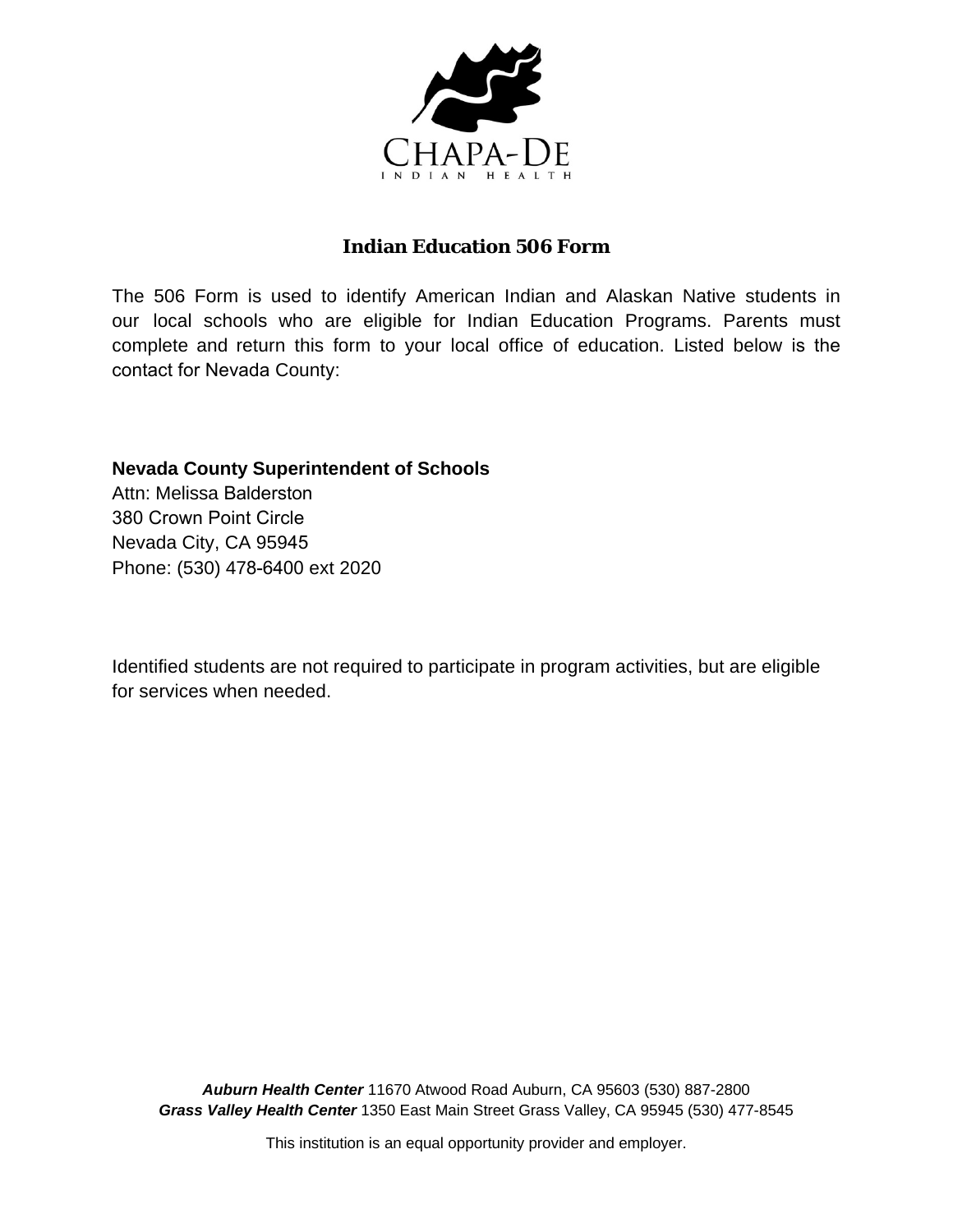#### **FOR APPLICANTS:**

#### **INSTRUCTIONS FOR THE ED 506 FORM**

**PURPOSE:** To comply with the requirements in 20 USC 7427(a), which provides that: "The Secretary shall require that, as part of an application for a grant under this subpart, each applicant shall maintain a file, with respect to each Indian child for whom the local educational agency provides a free public education, that contains a form that sets forth information establishing the status of the child as an Indian child eligible for assistance under this subpart, and that otherwise meets the requirements of subsection (b)".

**MAINTENANCE:** A separate ED 506 form is required for each Indian child that was enrolled during the count period. A new ED 506 form does **NOT**  have to be completed each year. All documentation must be maintained in a manner that allows the LEA to be able to discern, for any given year, which students were enrolled in the LEA's school(s) and counted during the count period indicated in the application.

#### **FOR PARENTS/GUARDIANS:**

**DEFINITION:** Indian means an individual who is (1) A member of an Indian tribe or band, as membership is defined by the Indian tribe or band, including any tribe or band terminated since 1940, and any tribe or band recognized by the State in which the tribe or band resides; (2) A descendant of a parent or grandparent who meets the requirements described in paragraph (1) of this definition; (3) Considered by the Secretary of the Interior to be an Indian for any purpose; (4) An Eskimo, Aleut, or other Alaska Native; or (5) A member of an organized Indian group that received a grant under the Indian Education Act of 1988 as it was in effect on October 19, 1994.

**STUDENT INFORMATION:** Write the name of the child, date of birth and school name and grade level.

**TRIBAL ENROLLMENT INFORMATION:** Write the name of the individual with the tribal membership. Only one name is needed for this section, even though multiple persons may have tribal membership. Select only one name: either the child, child's parent or grandparent, for whom you can provide membership information.

Write the name of the tribe or band of Indians to which the child claims membership. The name does not need to be the official name as it appears exactly on the Department of Interior's list of federally-recognized tribes, but the name must be recognizable and be of sufficient detail to permit verification of the eligibility of the tribe. Check only one box indicated whether it is a Federally Recognized, State Recognized, Terminated Tribe or Organized Indian Group. If Terminated Tribe or Organized Indian Group is elected, additional documentation is required and must be attached to this form.

- **Federally Recognized-** an American Indian or Alaska Native tribal entity limited to those indigenous to the U.S. The Department of Interior maintains a list of federally-recognized tribes, which OIE can provide you upon request.
- **State Recognized-** an American Indian or Alaska Native tribal entity that has recognized status by a State. The U.S. Department of Education does not maintain a master list. It is recommended that you use official state websites only.
- **Terminated Tribe-a** tribal entity that once had a federa)ly recognized status from the United States Department of Interior and had that designation terminated.
- **Organized Indian Group-** Member of an organized Indian group that received a grant under the Indian Education Act of 1988 ·as it was in effect October 19, 1994.

Write the enrollment number establishing the membership of the child, if readily available, or other evidence of membership. If the child is not a member of the tribe and the child's eligibility is through a parent or grandparent, either write the enrollment number of the parent or grandparent, or provide other proof of membership. Some examples of other proof of membership may include: affidavit from tribe, CDIB card or birth certificate. Write the name and address of the organization that maintains updated and accurate membership data for such tribe or band of Indians.

**ATTESTATION STATEMENT:** Provide the name, address and email of the parent or guardian of the child. The signature of the parent or guardian of the child verifies the accuracy of the information supplied.

The Department of Education will safeguard personal privacy in its collection, maintenance, use and dissemination of information about individuals and make such information available to the individual in accordance with the requirements of the Privacy Act.

**PAPERWORK BURDEN STATEMENT** According to the Paperwork Reduction Act of 1995, no persons are required to respond to a collection of information unless such collection displays a valid 0MB control number. The valid 0MB control number for this information collection is 1810-0021. The time required to complete this portion of the information collection per type of respondent is estimated to average: 15 minutes per Indian student certification (ED 506) form; including the time to review instructions, search existing data resources, gather the data needed, and complete and review the information collection. If you have any comments concerning the accuracy of the time estimate(s) or suggestions for improving this form, please write to: U.S. Department of Education, Washington, D.C. 20202-4651. If you have comments or concerns regarding the status of your individual submission of this form, write directly to: Office of Indian Education, U.S. Department of Education, 400 Maryland Avenue, S.W., LBJ/Room 3W203, Washington, D.C. 20202-6335. 0MB Number: 1810-0021 Expiration Date: 07/31/2019.